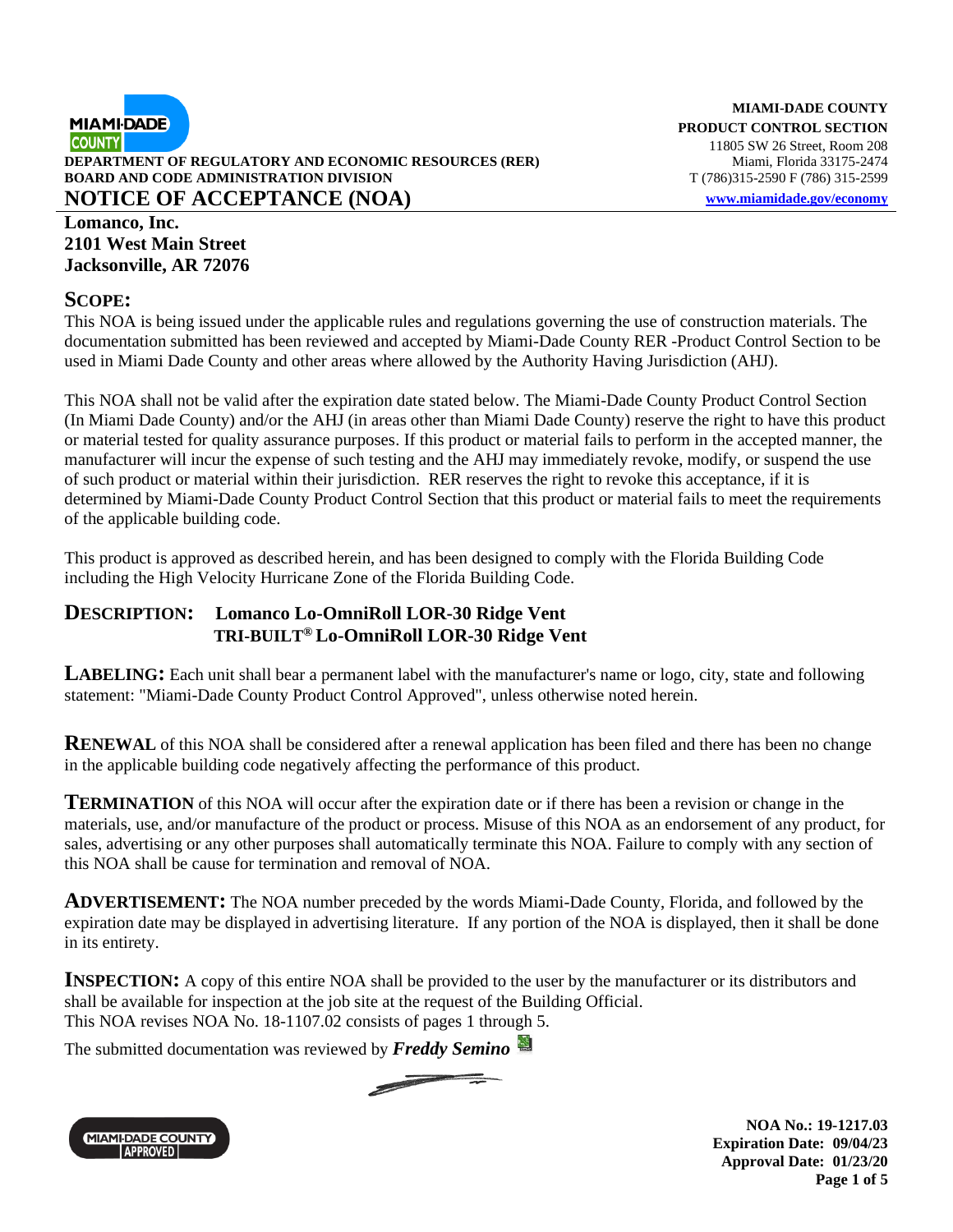#### **ROOFING COMPONENT APPROVAL**

| Category:             | Roofing     |
|-----------------------|-------------|
| <b>Sub-Category:</b>  | Ventilation |
| <b>Materials:</b>     | Plastic     |
| <b>Minimum Slope:</b> | 3:12        |

### **TRADE NAMES OF PRODUCTS MANUFACTURED OR LABELED BY APPLICANT**

| <b>Product</b>                                    | <b>Dimensions</b>                                             | <b>Test</b><br><b>Specification</b> | <b>Product</b><br><b>Description</b> |
|---------------------------------------------------|---------------------------------------------------------------|-------------------------------------|--------------------------------------|
| <b>Lomanco Lo-OmniRoll</b><br>(LOR-30) Ridge Vent | 60" x 14 $\frac{1}{2}$ " x $\frac{5}{8}$ "<br>$0.625$ " thick | <b>TAS 100(A)</b>                   | Ridge ventilation system             |
| TRI-BUILT® Lo-OmniRoll<br>(LOR-30) Ridge Vent     | 60" x 14 $\frac{1}{2}$ " x $\frac{5}{8}$ "<br>$0.625$ " thick | <b>TAS 100(A)</b>                   | Ridge ventilation system             |

# **TRADE NAMES OF PRODUCTS MANUFACTURED BY OTHERS**

| <b>Product</b> | <b>Dimensions</b>               | Test<br><b>Specification</b> | <b>Product</b><br><b>Description</b>                         | <b>Manufacturer</b> |
|----------------|---------------------------------|------------------------------|--------------------------------------------------------------|---------------------|
| Roofing Nails  | Min. 12 ga.,<br>$1 \frac{3}{4}$ |                              | TAS 114 Appendix E Corrosion resistant smooth shank<br>nails | Generic             |

# **MANUFACTURING LOCATION**

1. Jacksonville, AR

# **EVIDENCE SUBMITTED**

| <b>Test Agency/Identifier</b>                | <b>Name</b>    | <b>Report</b>   | <b>Date</b> |
|----------------------------------------------|----------------|-----------------|-------------|
| PRI Construction Materials Technologies, LLC | <b>TAS 100</b> | LOM-003-02-01   | 01/15/03    |
|                                              | TAS 100(A)-95  | LOM-028-02-01   | 08/28/13    |
|                                              | ASTM D635      | LOM-030-02-01   | 07/23/13    |
|                                              | ASTM D638      | $LOM-025-02-01$ | 05/30/13    |
|                                              | ASTM D1929     | LOM-031-02-01   | 07/23/13    |
|                                              | ASTM G155      | LOM-025-02-01   | 05/30/13    |
|                                              |                |                 |             |

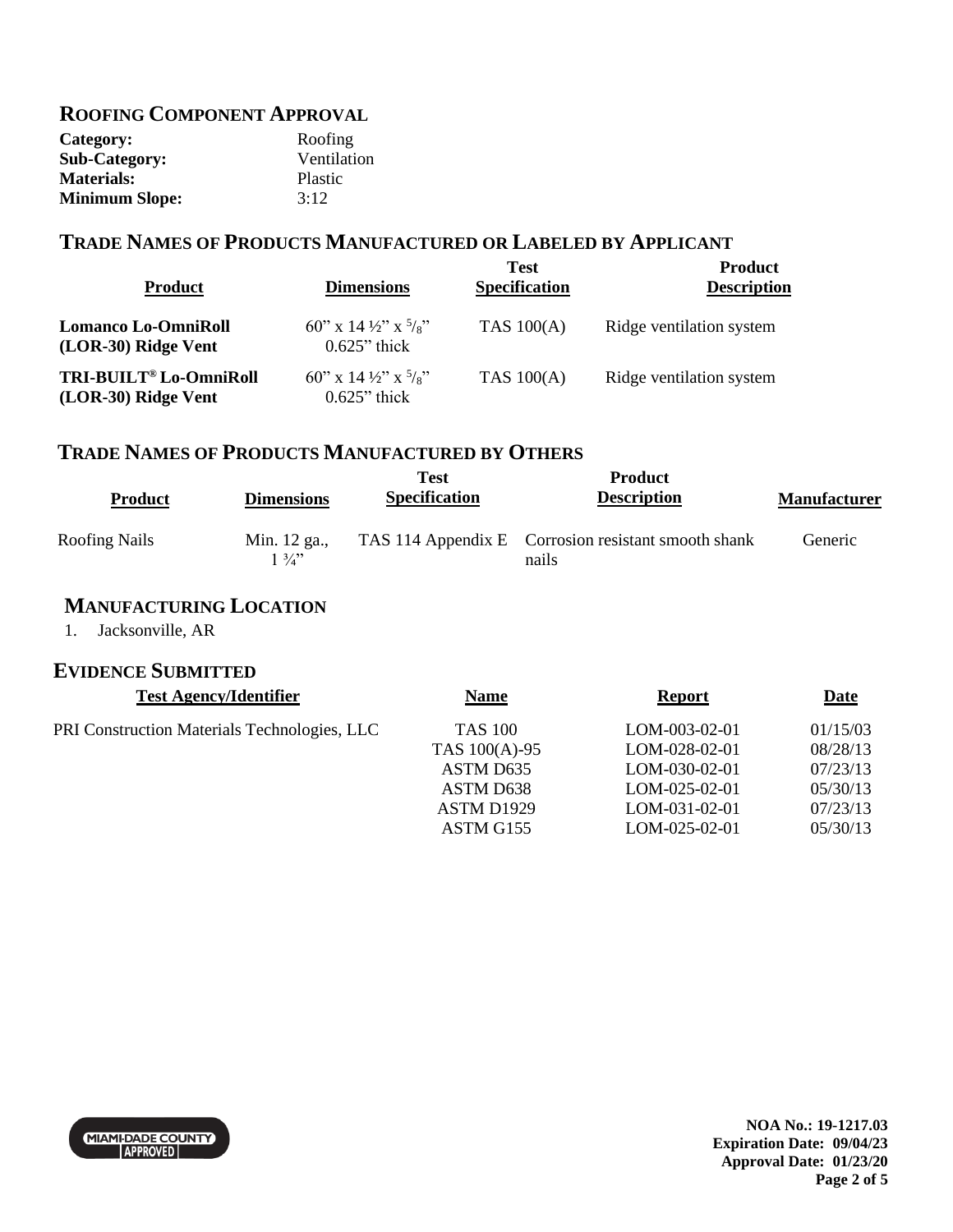#### **APPROVED APPLICATIONS**

| <b>Tradename:</b>                | Lomanco Lo-Omni Roll (LOR-30) Ridge Vent<br>TRI-BUILT <sup>®</sup> Lo-OmniRoll (LOR-30) Ridge Vent                                                                                                                                                                                                                                                                                                                                                                                                                           |
|----------------------------------|------------------------------------------------------------------------------------------------------------------------------------------------------------------------------------------------------------------------------------------------------------------------------------------------------------------------------------------------------------------------------------------------------------------------------------------------------------------------------------------------------------------------------|
| <b>System Type:</b>              | Mechanical attachment of ridge vent system over composition shingles.                                                                                                                                                                                                                                                                                                                                                                                                                                                        |
| Slot:                            | Truss Construction: Cut shall be $1-\frac{1}{4}$ wide and 6" shorter at each end than the total<br>length of the ridge vent to be installed.                                                                                                                                                                                                                                                                                                                                                                                 |
|                                  | Ridge Pole Construction: Cut shall be $2\frac{3}{4}$ " wide and 6" shorter at each end than the<br>total length of the ridge vent to be installed.                                                                                                                                                                                                                                                                                                                                                                           |
| <b>Installation:</b>             | Mark proper alignment and end line for vents with chalk; snap a chalk line down both<br>sides of the ridge at a distance of 7" down from the peak as shown in the<br>manufacturer's installation instructions.                                                                                                                                                                                                                                                                                                               |
|                                  | Center the length of vent along the ridge. Start nailing with minimum $1\frac{3}{4}$ " roofing nails<br>placed 6" on center at manufacturer pre-marked locations. Use nails of sufficient length<br>to penetrate through the sheathing a minimum of $\frac{3}{16}$ " or at least 1" into wood plank<br>decking thicker than 1". Cut lines are provided if more than one vent is being used (See<br>manufacturer installation manual). Additional pieces shall run in the same direction as<br>they unroll out of the carton. |
| <b>Ridge Shingle:</b>            | Using nail lines provided on top of vent, install the cap shingles directly to the vent, in<br>compliance with the shingle manufacturer's Notice of Acceptance (NOA) and<br>installation instructions, using roofing nails of sufficient length to penetrate through the<br>sheathing a minimum of $\frac{3}{16}$ " or at least 1" into wood plank decking thicker than 1".                                                                                                                                                  |
| <b>Ventilation Calculations:</b> | Refer to manufacturer's published literature.                                                                                                                                                                                                                                                                                                                                                                                                                                                                                |

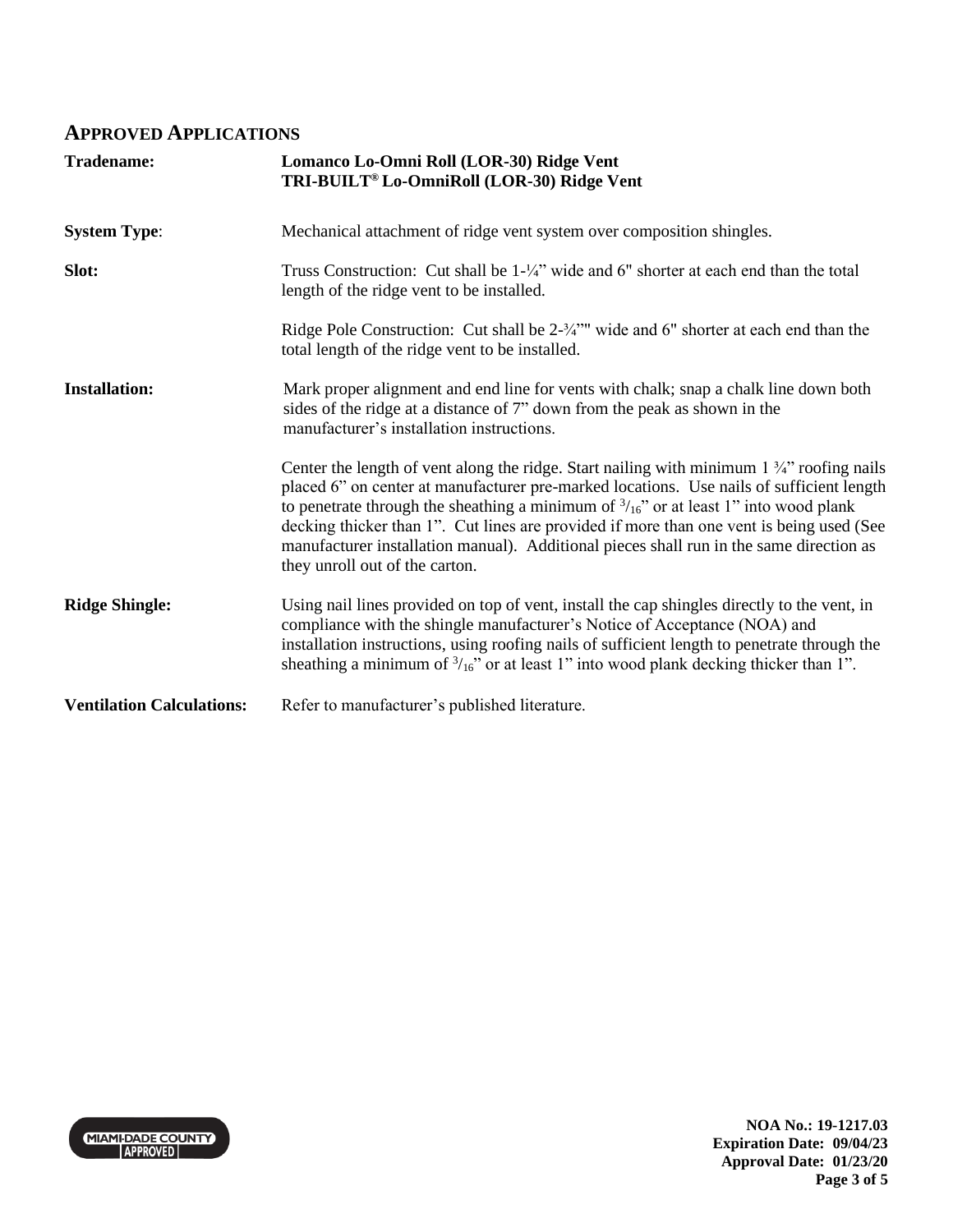## **LIMITATIONS**

- 1. Refer to applicable Building Code for required ventilation.
- 2. Ridge Vents shall comply with applicable Building Code.
- 3. Lomanco Lo-Omni Roll (LOR-30) Ridge Vent and TRI-BUILT® Lo-OmniRoll (LOR-30) Ridge Vent shall not be installed in conjunction with Gable vents.
- 4. Lomanco Lo-Omni Roll (LOR-30) Ridge Vent and TRI-BUILT® Lo-OmniRoll (LOR-30) Ridge Vent shall not be installed on roof hips.
- 5. Lomanco Lo-Omni Roll (LOR-30) Ridge Vent and TRI-BUILT® Lo-OmniRoll (LOR-30) Ridge Vent shall not be connected at ridge intersection, or within 12" of any side wall or roof protrusion, with a ventilation slot clearance of 12" from such obstructions.
- 6. Lomanco Lo-Omni Roll (LOR-30) Ridge Vent and TRI-BUILT® Lo-OmniRoll (LOR-30) Ridge Vent shall not be installed on roof mean heights greater than 33 ft.
- 7. All products listed herein shall have a quality assurance audit in accordance with the Florida Building Code and Rule 61G20-3 of the Florida Administrative Code.